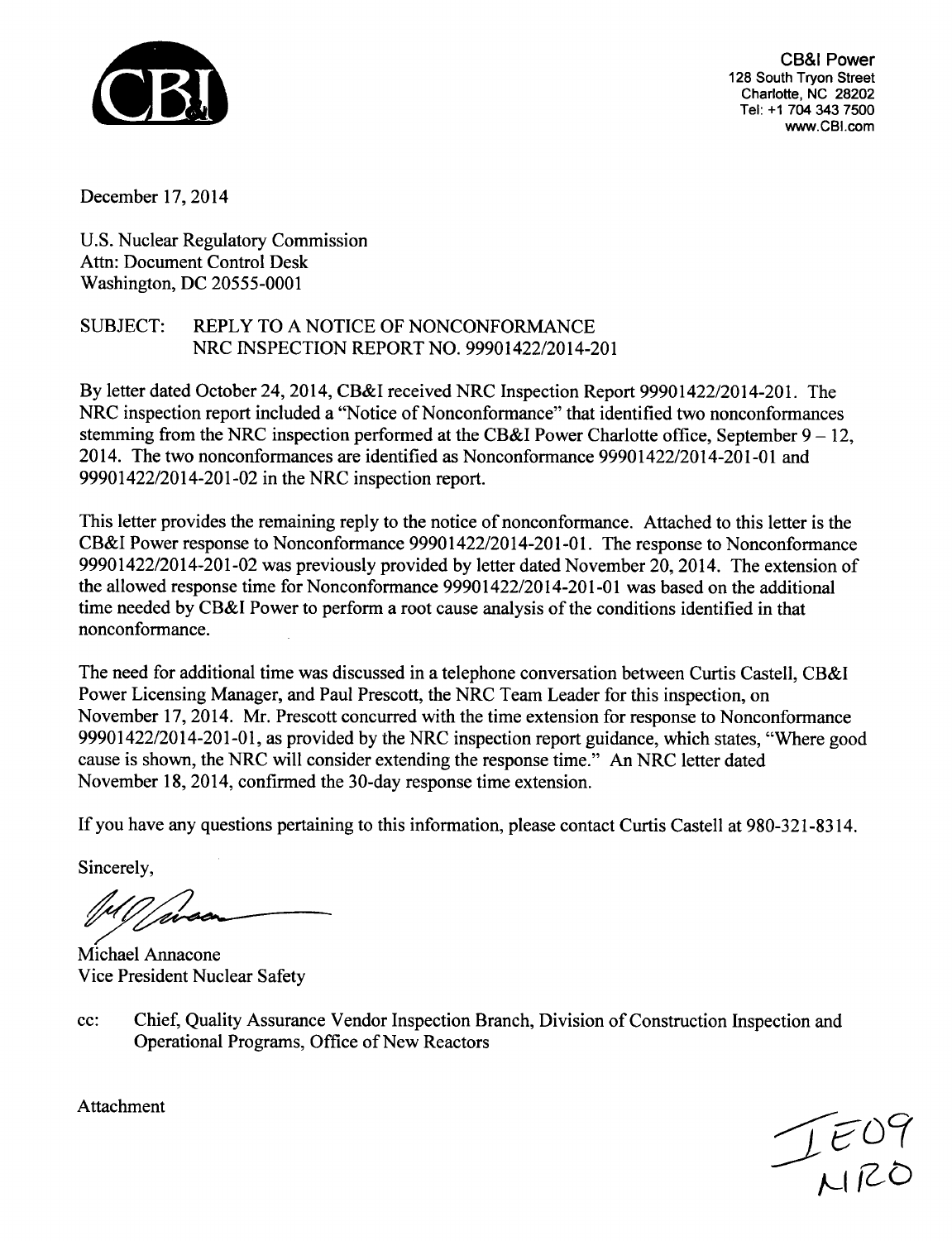#### REPLY TO **NONCONFORMANCE** 99901422/2014-201-01

This is the CB&I Power reply to the Notice of Nonconformance identified in NRC Inspection Report No. 99901422/2014-201, dated October 24, 2014.

#### **NONCONFORMANCE**

Based on the results of a U.S. Nuclear Regulatory Commission (NRC) inspection conducted at the Chicago Bridge & Iron Power (CB&I Power) facility in Charlotte, NC, during September 9, 2014, through September 12, 2014, certain activities were not conducted in accordance with NRC requirements contractually imposed on CB&I Power by its customers or NRC licensees:

A. Criterion XVI, "Corrective Action," of Appendix B to Title 10 of the Code of Federal Regulations (10 CFR) Part 50 states: "Measures shall be established to assure that conditions adverse to quality, such as failures, malfunctions, deficiencies, deviations, defective material and equipment, and nonconformances are promptly identified and corrected. In the case of significant conditions adverse to quality, the measures shall assure that the cause of the condition is determined and corrective action taken to preclude repetition. The identification of the significant condition adverse to quality, the cause of the condition, and the corrective action taken shall be documented and reported to appropriate levels of management."

Section 16, "Corrective Action," of CB&I Power's Standard Nuclear Quality Assurance Program, SWSQAP 1-74A, Revision B, dated June 1, 2009, paragraph 1.1, states, in part: "Major and recurring conditions adverse to quality, such as failures, deficiencies, defective material and equipment, unsats, and nonconformances shall be identified, the cause(s) determined, and corrective and preventive action taken to preclude repetition."

Section 6.1.8 of CB&I Nuclear Quality Standard (QS) 16.05, "Corrective Action Program," Revision 04.00, dated August 25, 2014, states, in part: "For Significant Conditions Adverse to Quality (SCAQ), Preventive Actions shall be applied to prevent recurrence of the identified Root Cause(s), and Corrective Action(s) shall be taken to address the significant adverse condition, and identified Contributing Cause(s)."

Contrary to the above, as of September 12, 2014, CB&I Power failed to adequately identify and evaluate a significant condition adverse to quality, the cause of the condition, and the preventive corrective action to preclude repetition. Specifically, CB&I Power had two missed opportunities (Vendor Audits V2013-36, conducted in June 2013, and V2013-33, conducted in October 2013) to identify during the implementation audits that one of their suppliers, Specialty Maintenance and Construction, Inc. (SMCI), failed to have a program in place that meets the requirements for identifying nonconforming materials, parts, or components, as documented in Inspection Report 99901439/2014-201, dated May 16, 2014. Furthermore, CB&I Power's corrective action report number 2014-0968 dated May 16, 2014 failed to adequately evaluate the significant condition adverse to quality, identify the cause, and perform an extent of condition evaluation, for the CB&I Power's failure to identify this potential significant programmatic weakness in SMCI's quality assurance program.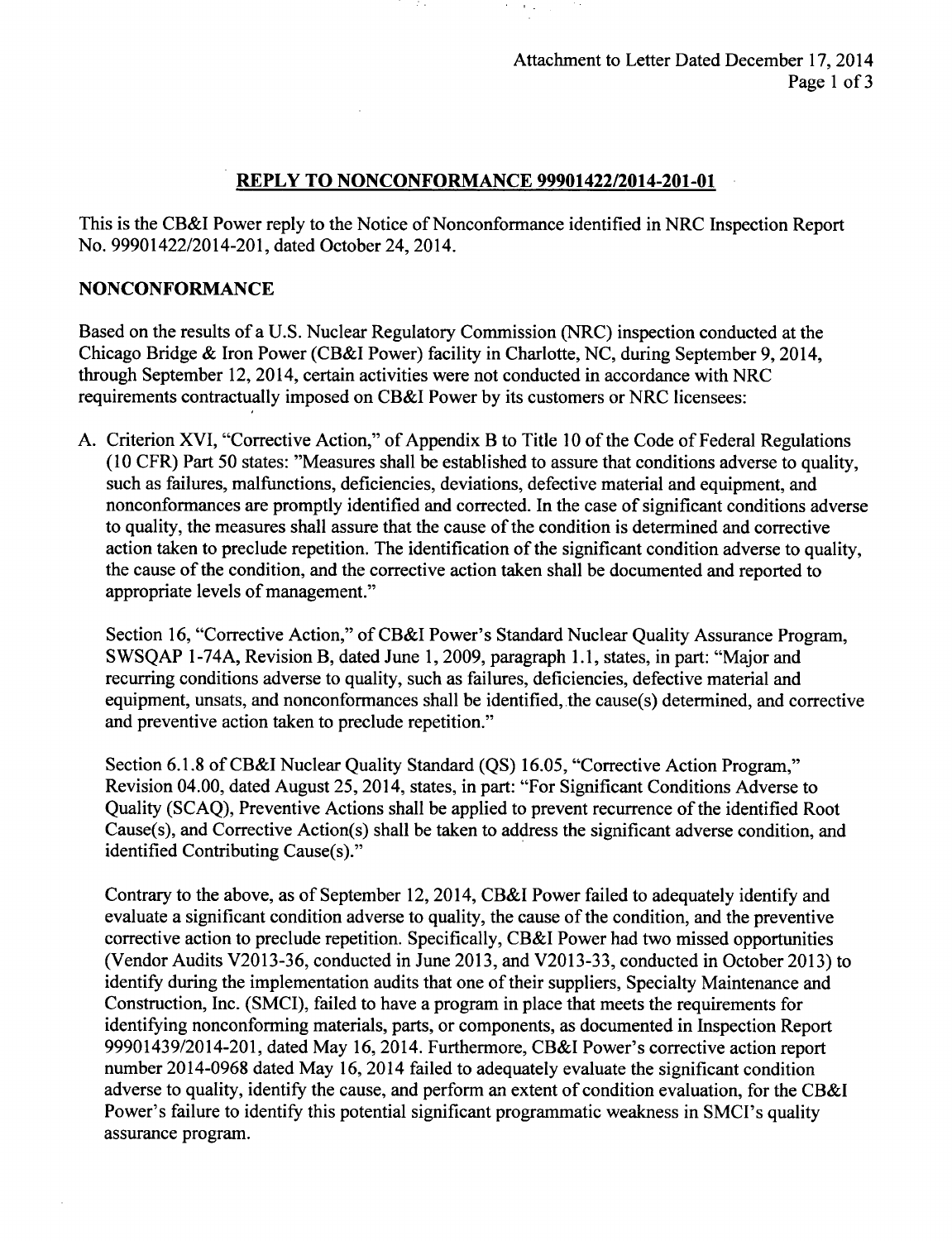This issue has been identified as Nonconformance 99901422/2014-201-01.

## REASON FOR THE **NONCOMPLIANCE**

The condition described in this nonconformance has been documented in Corrective Action Report (CAR) 2014-2228. A root cause analysis (RCA) has been conducted for this condition. The RCA has determined the root cause for this noncompliance to be the failure to effectively use available resources. such as Industry Operating Experiences, Lessons Learned, NRC Vendor Branch Inspections, CB&I Vendor Audit Results, and Corrective Action Program. Technical information was available to predict, prevent, or correct deficiencies at CB&I suppliers before they were identified by NRC; however, CB&I failed to effectively use this information to identify and correct significant conditions adverse to quality.

As noted in the NRC inspection report, CB&I CAR 2014-0968 had previously identified this issue, although during the processing of that CAR, CB&I did not include sufficient causal analysis and extent of condition review. This is attributable to one of the contributing causes for this noncompliance, as determined in the RCA for CAR 2014-2228. That contributing cause has been determined to be the failure to recognize the significance of external findings during the CAR screening process, such that significant conditions identified by external sources did not require an Apparent Cause Analysis, Root Cause Analysis, or "Extent of Condition" review.

## CORRECTIVE **STEPS** THAT **HAVE BEEN TAKEN AND RESULTS ACHIEVED**

The CB&I CAR for this condition (CAR 2014-2228) was screened as a significant condition adverse to quality, which resulted in the performance of a root cause analysis (RCA). Additionally, "extent of condition" and "extent of cause" reviews were performed during the analysis of the identified conditions. Performance of the RCA, and the "extent of condition" and "extent of cause" reviews, have corrected the identified noncompliance conditions associated with CAR 2014-0968. This has further resulted in a more thorough analysis of the conditions and development of preventive and corrective actions that are expected to improve the CB&I processes for reviewing adequacy of suppliers in accordance with 10 CFR 50, Appendix B.

Additionally, a Quality Assurance Surveillance (VS-2014-68) was conducted at SMCI, November  $3 - 6$ , 2014. This surveillance was used to ascertain the status of SMCI corrective actions for the identified significant conditions adverse to quality and potential hardware impacts of the identified issues. The surveillance included assessment of findings associated with the SMCI 10 CFR 50, Appendix B, Criterion XV, "Nonconforming Materials, Parts, or Components," process. Based on the results of this surveillance, SMCI remains under CB&I Power Quality Ratings List (QRL) restrictions until such time that corrective actions are determined to be adequate for the identified findings.

Further, the corrective actions for CAR 2014-0968 included documenting the lessons learned from this CAR (2014-0968) in the Quality Assurance (QA) Audit group's Lessons-Learned database. Also, a presentation of lessons learned from module suppliers was developed, which included the issues identified in CAR 2014-0968, and was presented in auditor refresher training, conducted November  $24 -$ 25, 2014. These actions have enhanced the CB&I QA auditors' awareness of these issues.